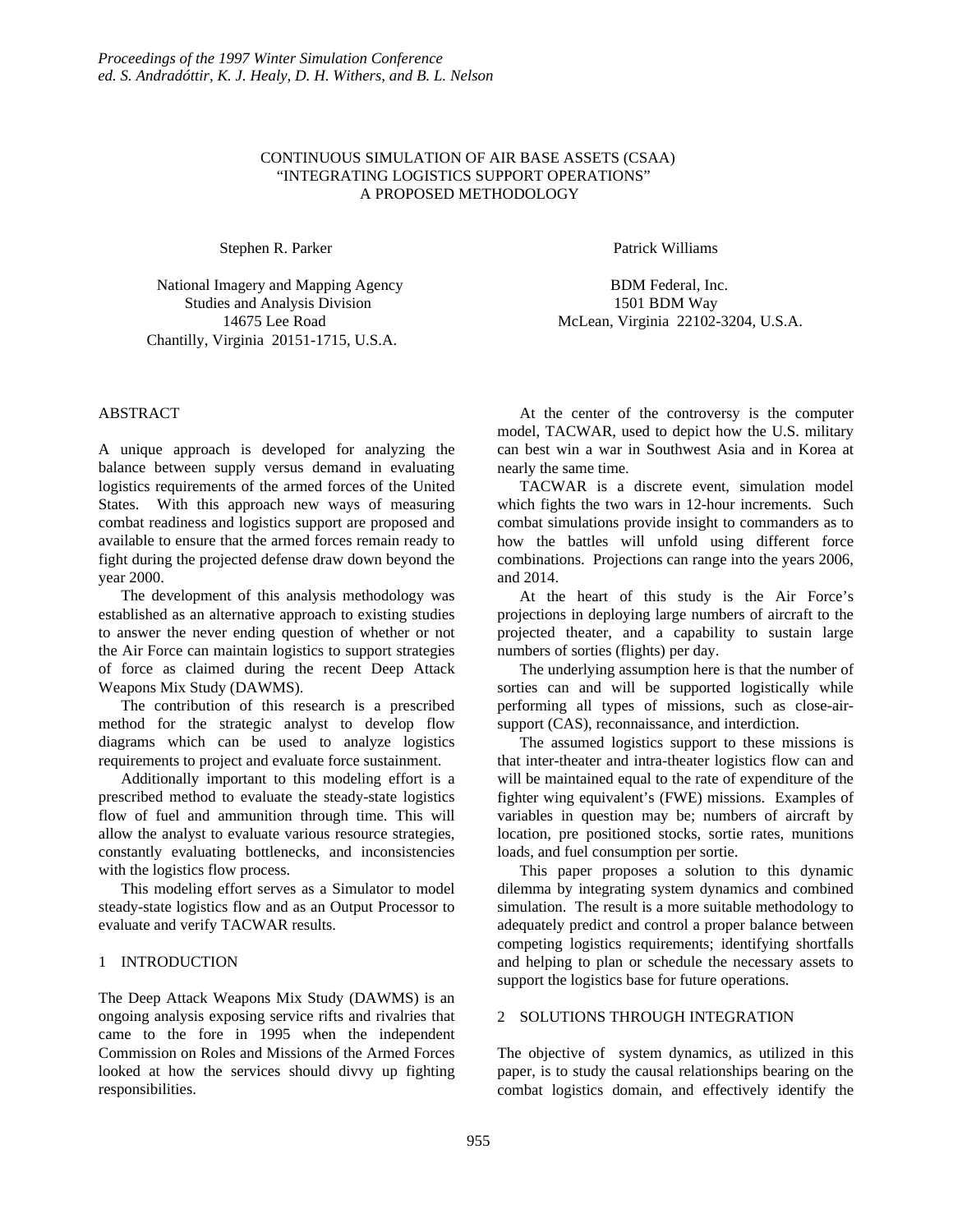variables which will effect the force structure balance (Parker 1994).

The application of system dynamics to problem solving entails several important features not usually found in standard open loop simulation architecture.

First, such problems are looked at as being dynamic, involving quantities which continually change over time. Next-event simulation alone may not accurately portray the constantly changing variables or quantities under investigation (Pritsker 1986). Such quantities are expressed in terms of graphs of variables over time. The oscillating levels of various military specialties, units, equipment, etc., over a projected time period are nonlinear and dynamic. Logistics flow is a dynamic problem, continually anticipating a future threat, based on past experience, coupled with additional complications such as new equipment, changing strategies, and arms reduction. This situation is further complicated when confrontation escalates, requiring quick commitment of large resources. Typical static approaches, such as linear programming, to solving such allocation problems often cannot be used where the problem scenario changes continuously through time.

For example, it may be advantageous to model an increase in demand, (a sudden increased need for fuel and ammunition), in order to determine how quickly the logistics inventory levels return to steady state, particularly in a dual Major Regional Contingency (MRC) as previously described. This was clearly evident with the activation of the Ready Reserve Force for the invasion of Kuwait. The activation effort severely strained the resources of the Ready Reserve as well as the commercial industry in the United States (Ott 1992).

These and similar questions can only be answered efficiently with a simulation method which can cope with delays, flows of information, and material, obviously lending itself to the study of transient phenomena.

When such a simulation model is developed, the state variables are continuously changing and their time variation may depend on other state variables, both discrete and continuous. The dynamic behavior of these variables describes the real system and their computational relationship is critical to achieving reliable results.

A second feature, and the most critical, to solving force structure problems to which the system dynamics perspective applies involves the notion of feedback. Essentially, feedback is the transmission and return of information. A feedback loop is a closed sequence of causes and effects. A series of interconnected sets of feedback loops is a feedback system. Logistics support

to tactical aircraft is an example of a large scale strategic feedback system.

The delay of information feedback combined with the delay or time to produce the required assets is an area of great concern. Thus, understanding of the behavior of feedback systems is a goal of the system dynamics approach (Forrester 1961).

### 3 MODEL DEVELOPMENT

Figure 1 is a basic flow diagram of the physical accumulations and flows regarding the Air Force scenario previously described. A complete model of the system would also include the mathematical relationships describing how the accumulations and flows are calculated (Parker 1994).

This system is characterized in its most simplistic form to better understand the relationships to support much larger modeling initiatives. To insure no relation to actual data which could be classified, the quantities in this example are purely hypothetical and are in no way related to actual requirements.

The focus of the model is the level described as "Distribution POD 1" consisting of two resources, fuel and ammunition. The levels represent the values of the variables under study through time. The level symbol is depicted as a rectangle.

The amount contained in a level is calculated as an equation, represented by the symbol is:

$$
x_{i,t} = x_{i,t-1} + DT \times \left( \sum_{j=1}^{M} \text{rate} . \text{in}_{ji,t-1} - \sum_{k=1}^{N} \text{rate} . \text{out}_{ik,t-1} \right)
$$

where

| $x_{i,t}$           | = state variable level <i>i</i> at time <i>t</i>                |
|---------------------|-----------------------------------------------------------------|
| $x_{i,t-1}$         | = state variable level <i>i</i> at time <i>t-1</i>              |
| $DT$                | = delta time interval                                           |
| $rate.in_{ji,t-1}$  | = flow rate <i>j</i> into level <i>i</i> at time <i>t-1</i>     |
| $rate.out_{ik,t-1}$ | = flow rate <i>k</i> out of level <i>i</i> at time <i>t-1</i> . |
| $rate.out_{ik,t-1}$ | = flow rate <i>k</i> out of level <i>i</i> at time <i>t-1</i> . |
| $k = 1,...,N$       | and <i>N</i> is Integer.                                        |

Levels are calculated at each of the closely spaced solution delta time intervals, DT. The equation for the level symbol states that  $x_{i,t}$ , the present value of  $x_i$  at time *t* (time now), is equal to the previously computed value  $x_{i,t-1}$  (time last), plus the difference between the inflow rate, *rate.in,* during the last time interval and the outflow rate, *rate.out*, the difference in rates multiplied by the length of time DT during which the rates persisted.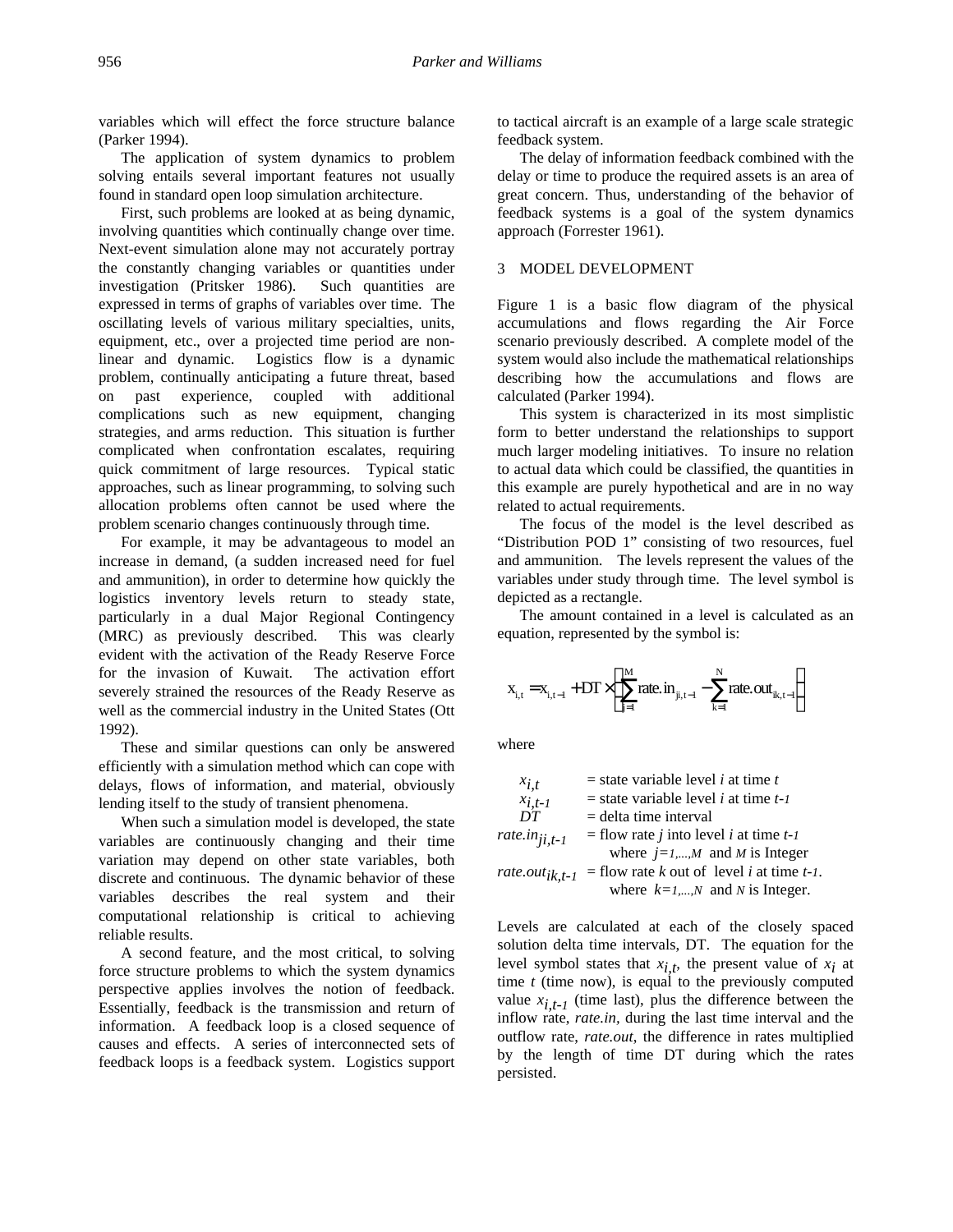

Figure 1: Network Model Simulator of Logistics Support and Usage of Air Assets

This level equation's initial conditions depicting the "Fuel" and "Ammunition" levels at each air base at time zero are determined by the analyst.

This level receives resources or commodities from the input rate "Supply In". The rate symbol is used to depict the rate of flow. The rate equations are of great importance in that the changes to all the levels in the model are attributed to some form of the rate equation. The rate equations associated with this symbol are usually found either entering or leaving a level node. The flow rate may be a function of several variables. Flows into a level node are positive (+) and flows out of a level node are negative (-).

The understanding of the relationships of equations previously described is important for model development (Parker 1994). The building of this particular model was enhanced with the aid of the commercial simulation package, "Stella" (HPS 1996). An important feature of this simulation language is the ability to model multiple commodities, levels and rates, as arrays. In figure 1, notice the separation of the levels and rates for the levels AMMO and FUEL. Each level represents a stockage associated with an air base, dependent upon the rate of flow into the level, and the demand or usage placed on the level. The "Air Base Fuel Usage Rate" draws upon TACWAR output for a 90 day evaluation, reflecting all "Sorties To Fly" each day, all aircraft types (40 total), and the associated "Sorties Fuel Usage Consumption Factors" associated with each aircraft type. Similarly,

the ammunition levels include the matrix depicting the 90 day usage of all munitions types (45 total), as scheduled for use by TACWAR. The total number of equations for each theater, North East Asia (NEA), and South West Asia (SWA), are approximately 5000.

As previously stated, the example for this paper has been simplified returning the reader to the initial conditions as defined in figure 1. For example purposes, the remainder of this paper will focus on the aspects associated with fuel.

The goal of this model is to accurately portray the levels and rates supportive of each air bases mission(s), and identify the overages and shortfalls as the time line varies according to the simulation. Ultimately the analyst will be able to evaluate, from a system perspective, the stability of the dual theater scenario.

4 ANALYSIS

#### 4.1 Base Case

The first simulation run is portrayed in several outputs or responses as viewed in Figure 2. Three variables are evaluated: "FUEL Distribution", "Fuel Demand Rate", and "Air Base Fuel Usage Rate". The variable "FUEL Distribution" is the level or the amount of fuel located at that particular air base. At time zero the initial level begins at 18,000 tons and depletes to zero at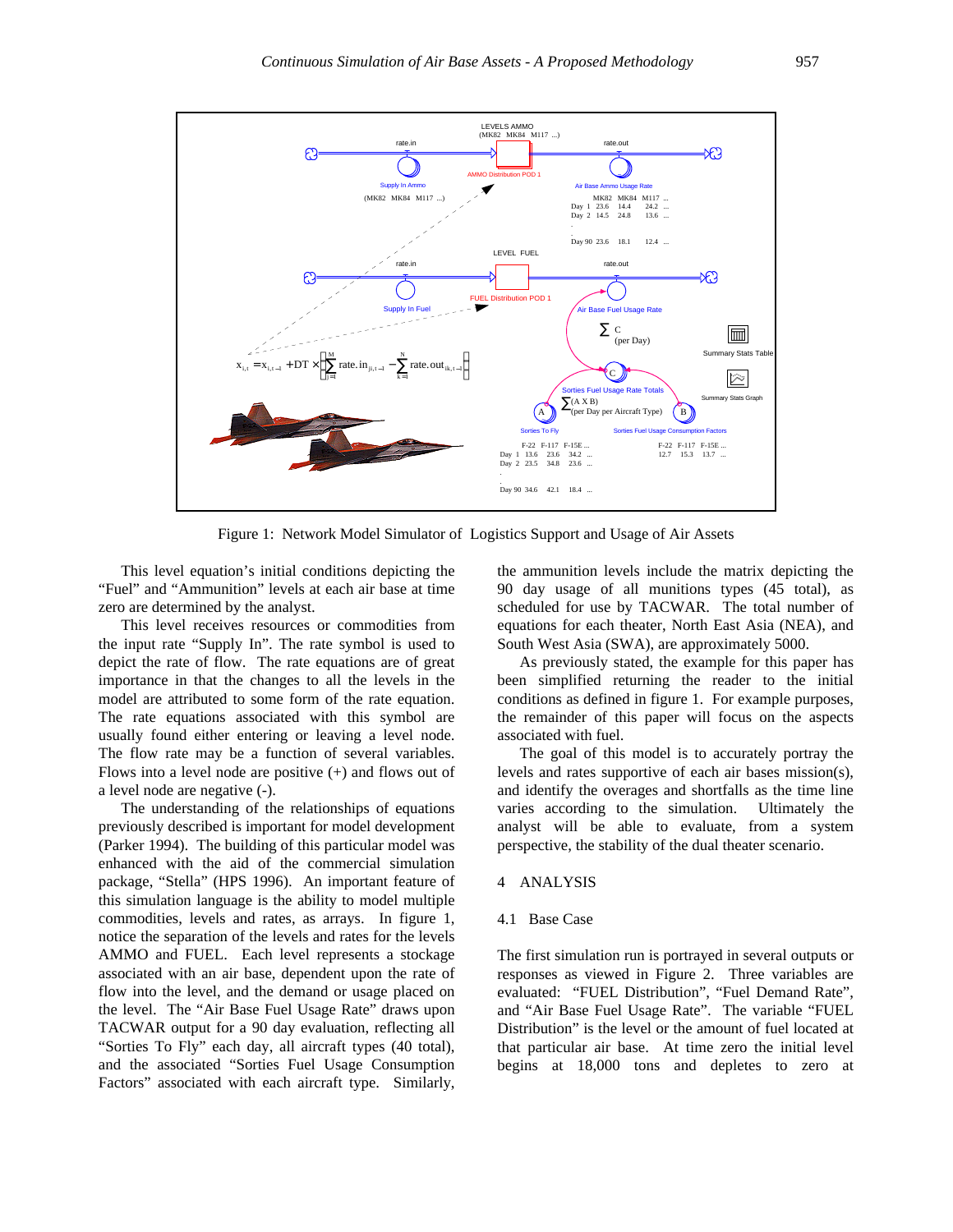

Figure 2: Individual Air Base Fuel Consumption

approximately day 20. This depletion is the direct result of the difference from the input flow "Supply In" of each commodity minus the sum of the usage or flows out of the same commodities as they relate to the missions flown for that air base. The level is the surplus amount at the storage facility. Once the storage capacity is at level zero, fuel still enters the air base through the inputs. However, the analyst sees that the demand on the air base exceeds the fuel capacity. Thus, sorties continue to fly, but cannot meet demand. Note the jagged demand curve.

Next, draw attention to Figure 3 which focuses particularly on the fuel flow rates for "Total Sorties Flown for All Platforms" again referencing the supply and demand dilemma. This graph summarizes the total of all sorties flown inclusive for the entire theater. Again, pay particular attention to the unavailability of fuel to support the TACWAR demands for the simulation run.

## 4.2 Sensitivity Analysis

Sensitivity analysis is used to adequately predict the effects associated with a change in the input or output flow rates as modeled under the current scenario majors.

Figure 4 represents the sensitivity analysis to test a sudden catastrophic loss of the fuel associated with the input source. In particular, the harbor under consideration was temporarily destroyed by enemy special operations forces. The harbor was unable to provide fuel to three air bases. The result was a total loss of sorties flown during the period from day thirty to day forty seven.

#### 4.3 Modeling As A Simulator

The previous model runs provided insight into new modeling capabilities regarding the use of level and rate equations particularly as an output processor for TACWAR. Simulation additionally offers the opportunity to incorporate dynamic characteristics associated with data analysis. By modeling the TACWAR output associated with each air base, distributions can be modeled. By modeling distributions of the sortie generation, the analyst can thus use this modeling effort to simulate logistics scenarios without reading TACWAR output.

The benefit of this capability is the ability to use the model as a logistics simulator. The analyst can vary a wide variety of initial conditions, various strategies, unknown event, etc., and determine whether or not the logistics in each theater can support such efforts.

Figure 5 is an example of determining the distribution of an air base sortie generation using TACWAR. First, the actual sortie generation data is plotted. Next, by using a statistical function, e.g. a moving average function, we see the data is now plotted to reflect the average of the data. Next, this data is analyzed with a distribution test, e.g. chi-square goodness-of-fit test, to determine the sampling distribution. Notice the visual fit in figure 5.

These results provide a basis to run simulation excursions to support future war game scenarios, as seen from a logistics perspective. Thus, the phases associated with the tactical aspects of the scenario can be easily adjusted or modified. The simulation will sample from the appropriate distributions, as they are previously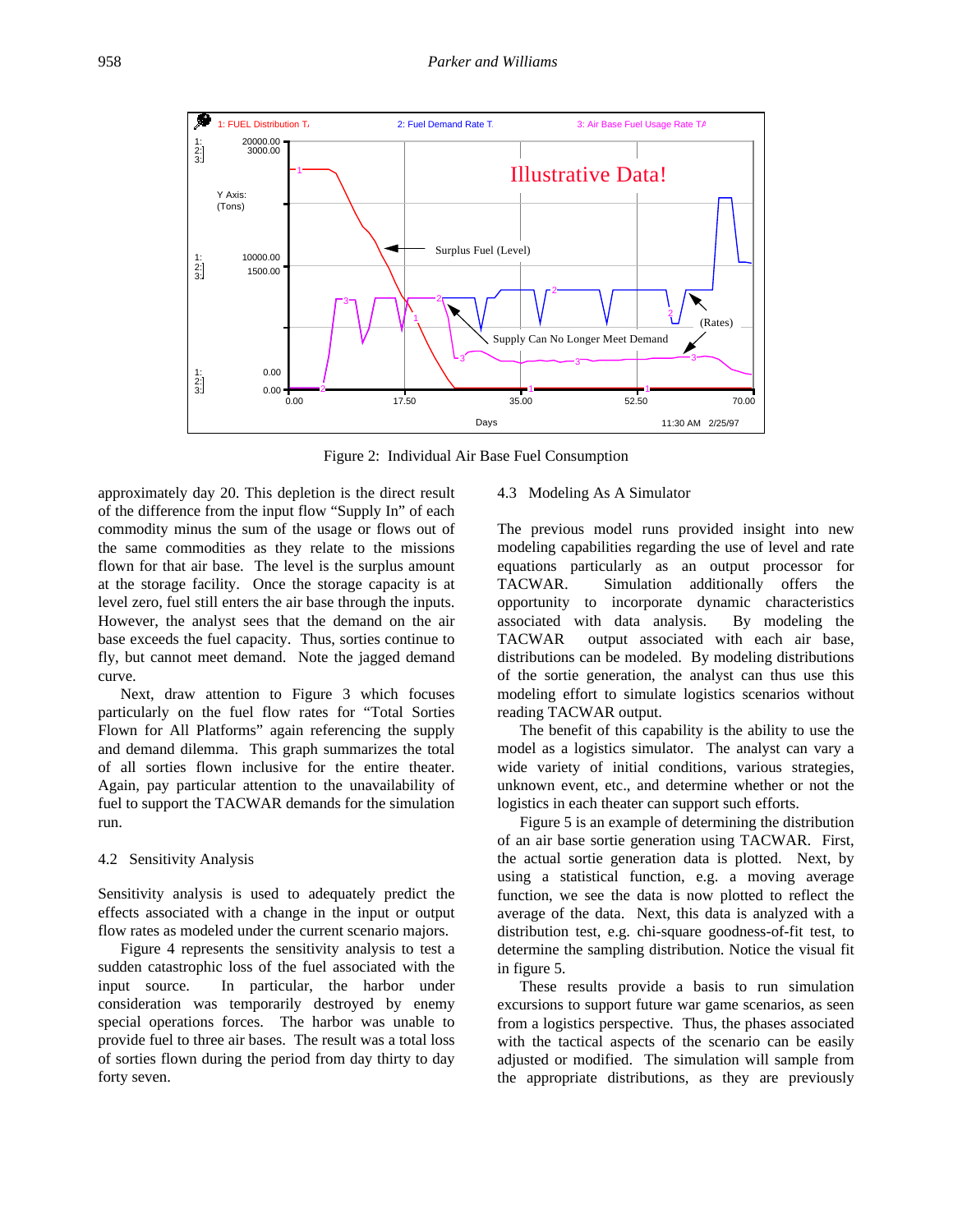

Figure 3: Output Of All Sorties Flown For The Theater



Figure 4: Exploring "What-If and Why-Not Scenarios"

defined, and provide output similar to that as if the model was an output processor to a specific simulator, such as TACWAR, or CEM.

## 5 SUMMARY

There are several major contributions which stem from this research.

First, a result of this research is a prescribed method for the strategic analyst to develop a logistics flow diagram which can be used to simulate and analyze

logistics requirements to project and evaluate force capabilities. As part of the method, a symbolic network representative language was implemented which combines the continuous variable features of system dynamics and the discrete event features of conventional simulation techniques.

Secondly, as a simulator to evaluate the steady-state logistics flow of fuel and ammunition through time. This will allow the analyst to evaluate various queuing or commodity bottlenecks and inconsistencies within the support system.